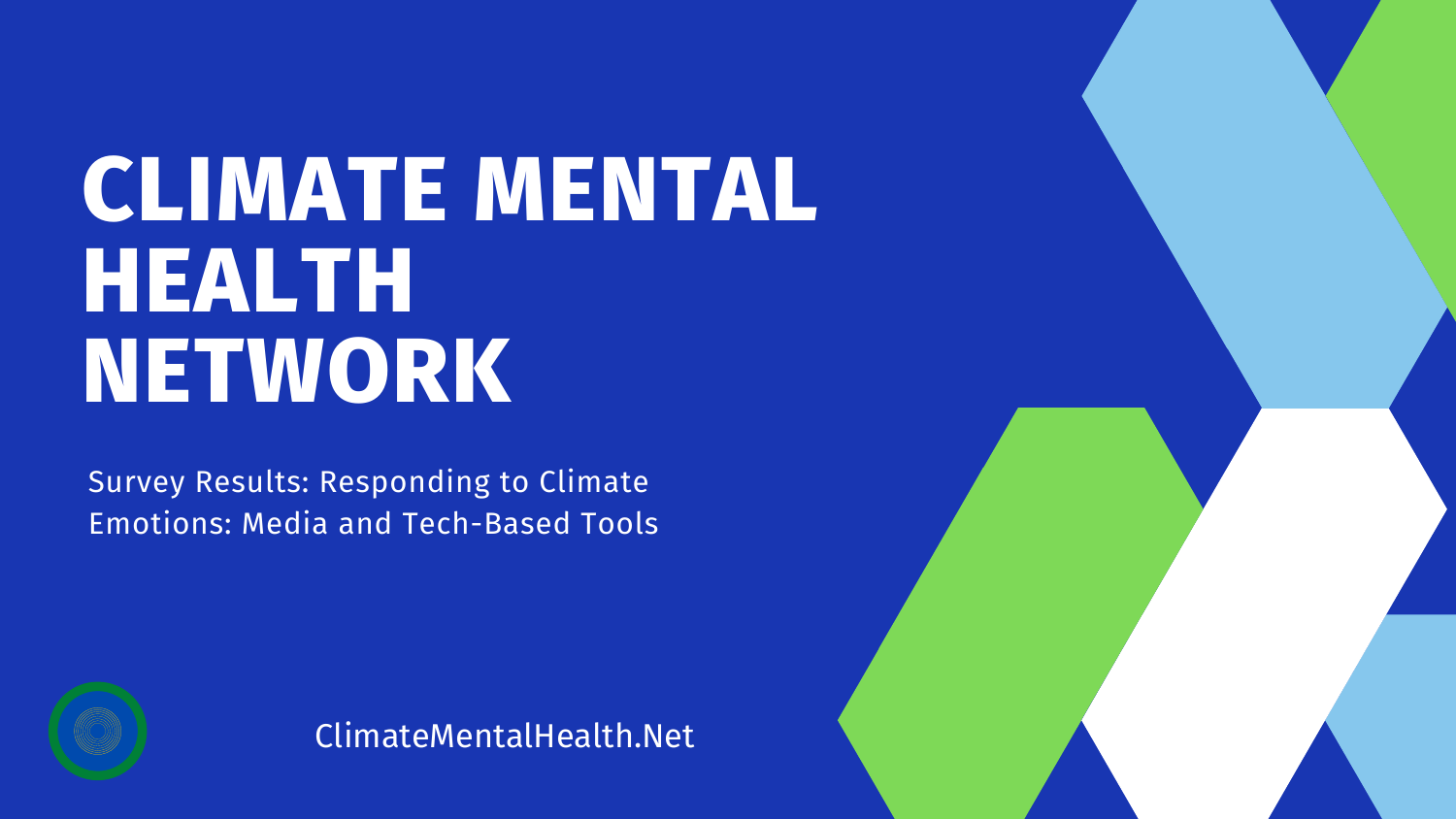# **About the Survey**

1,033 Responses

### Respondents: Ages 10- 65+

6 Questions: Multiple Choice & Open Ended

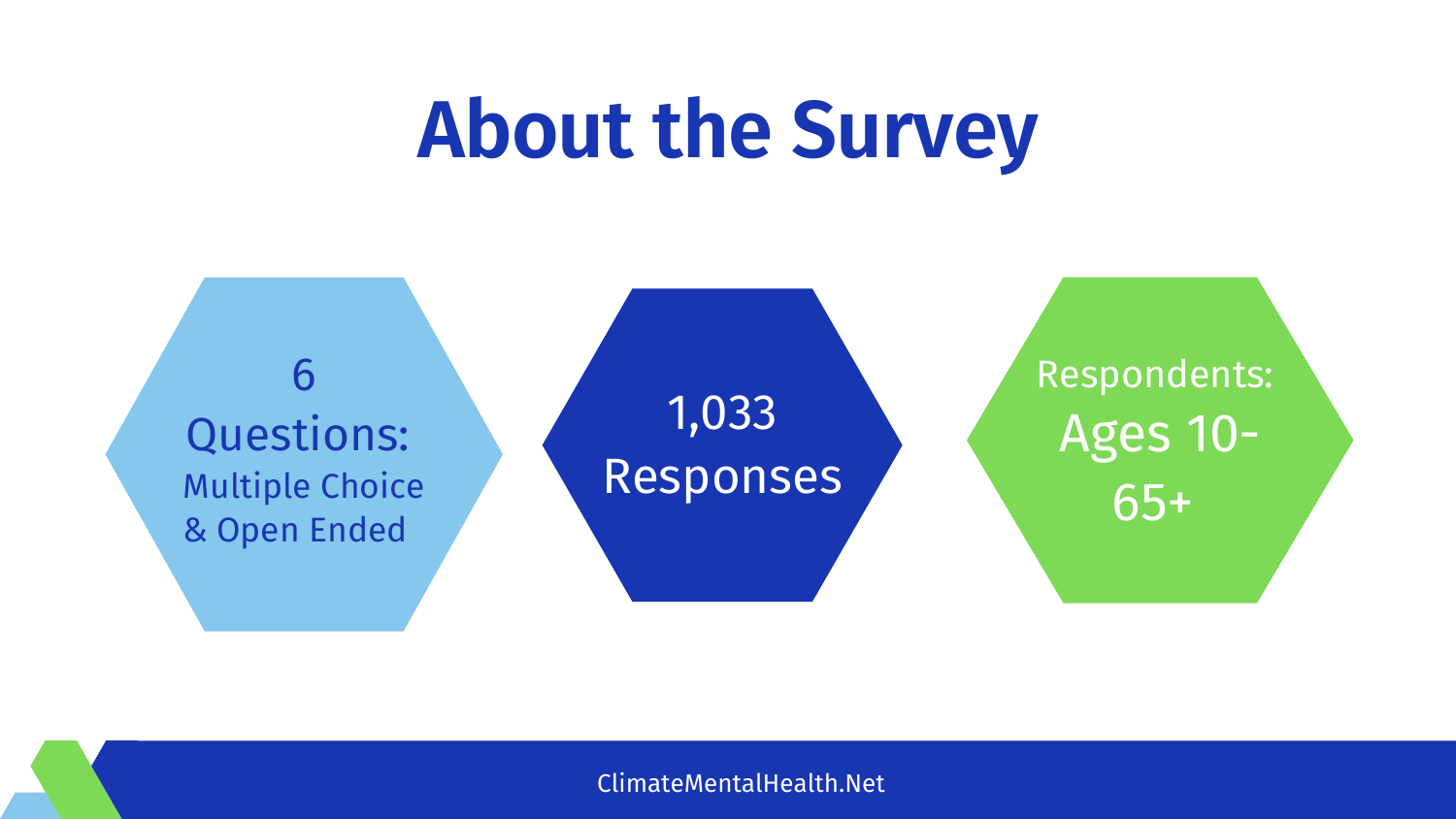*Since 10-18 is less than 2% of overall sample, it will not be included in other comparison slides.* **41-55**

## **% of Respondents by 19-24 Age 25-40**



**10-18**

**56-65**

**65+**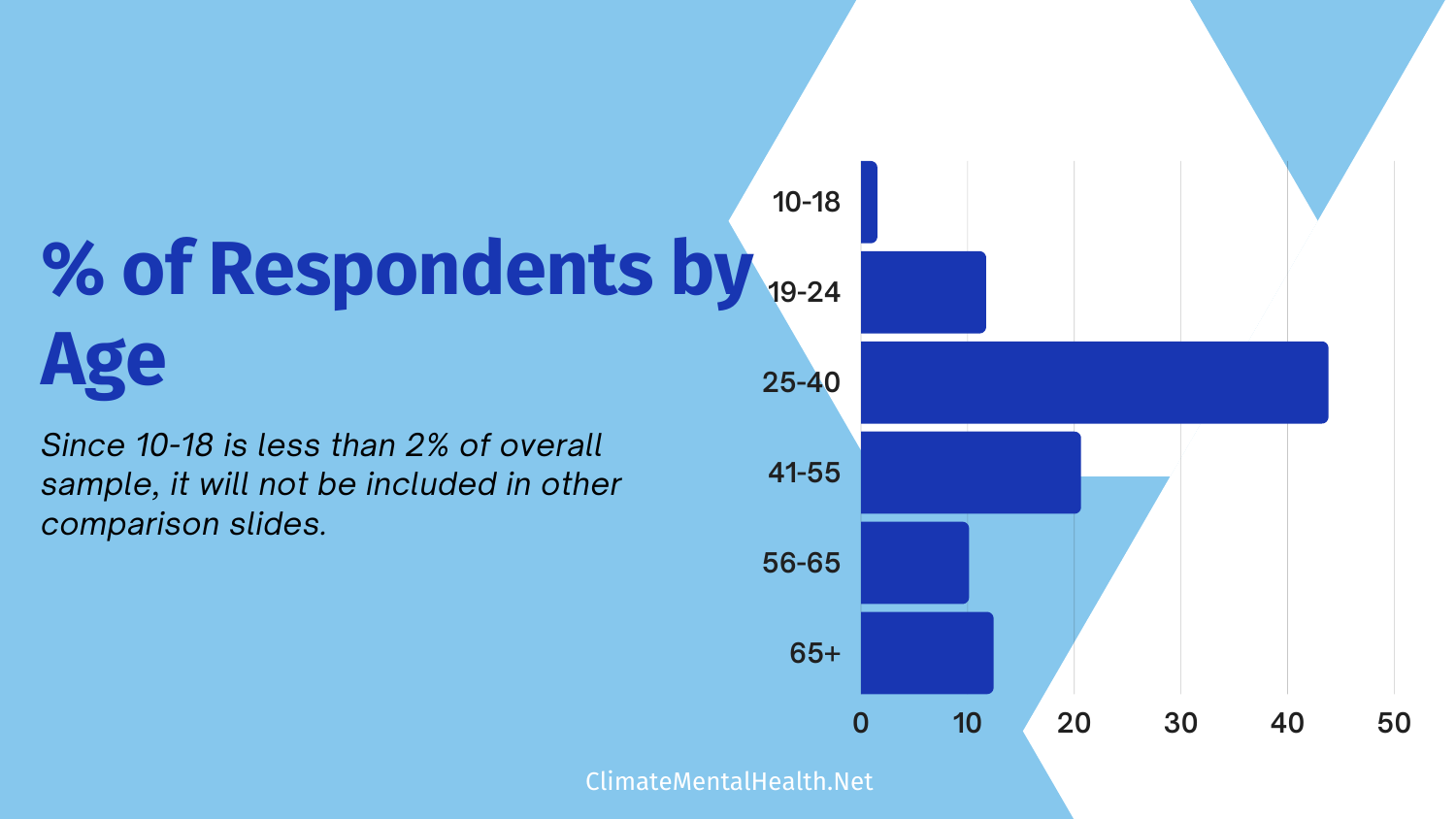Locations of Respondents **82% respondents live in the US 18% respondents are outside the US, including Australia, Canada, Denmark, France, Germany, India, Ireland, Portugal and the UK Participants were recruited via listservs, email and social media**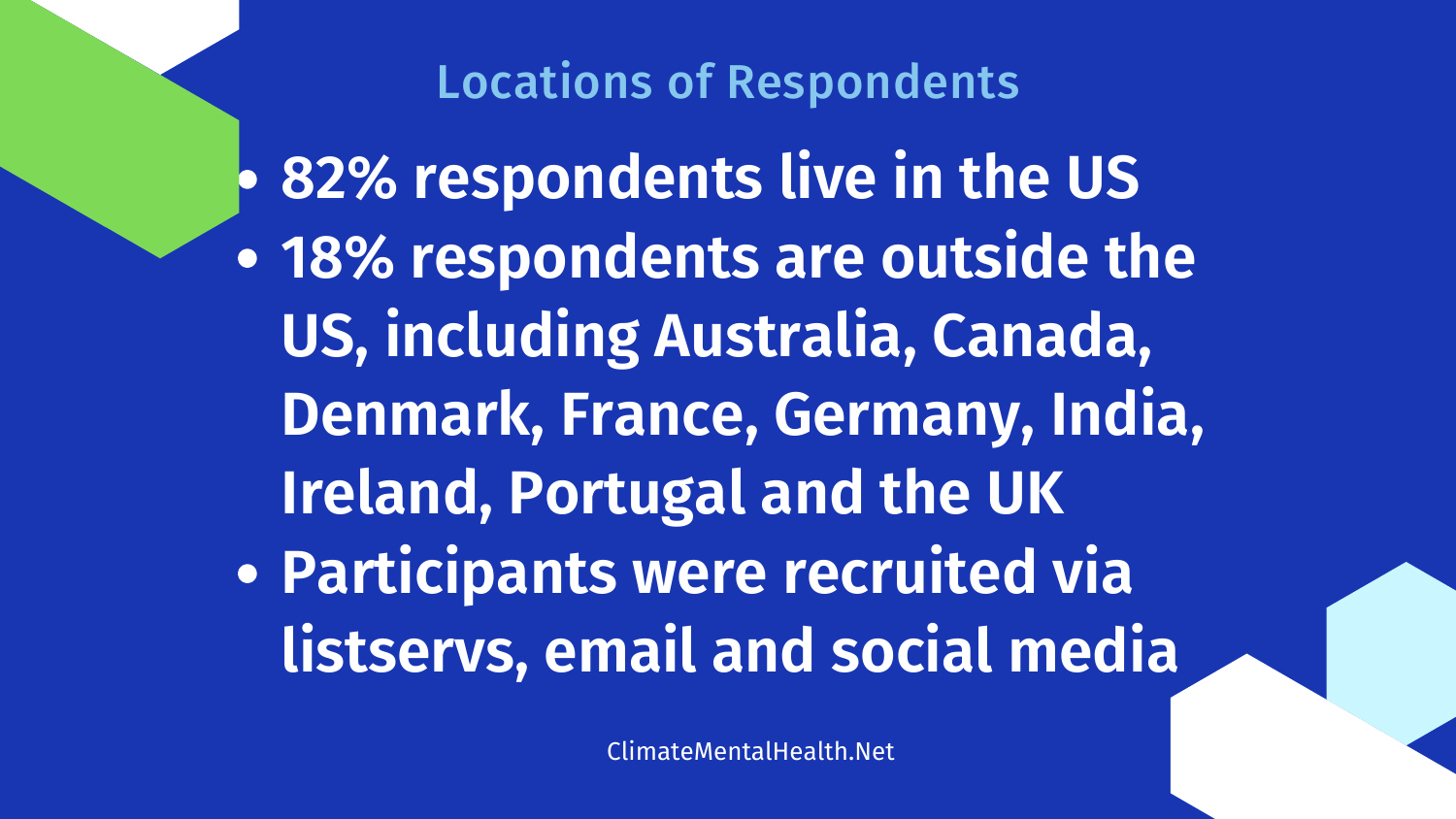# **Key Findings**

**Overwhelmingly, respondents have climate emotions (anxiety, sadness, etc.)**

### **People need support**

**People want: storytelling content, programs, tools, etc. to help them**

**Most of these support resources do not yet exist**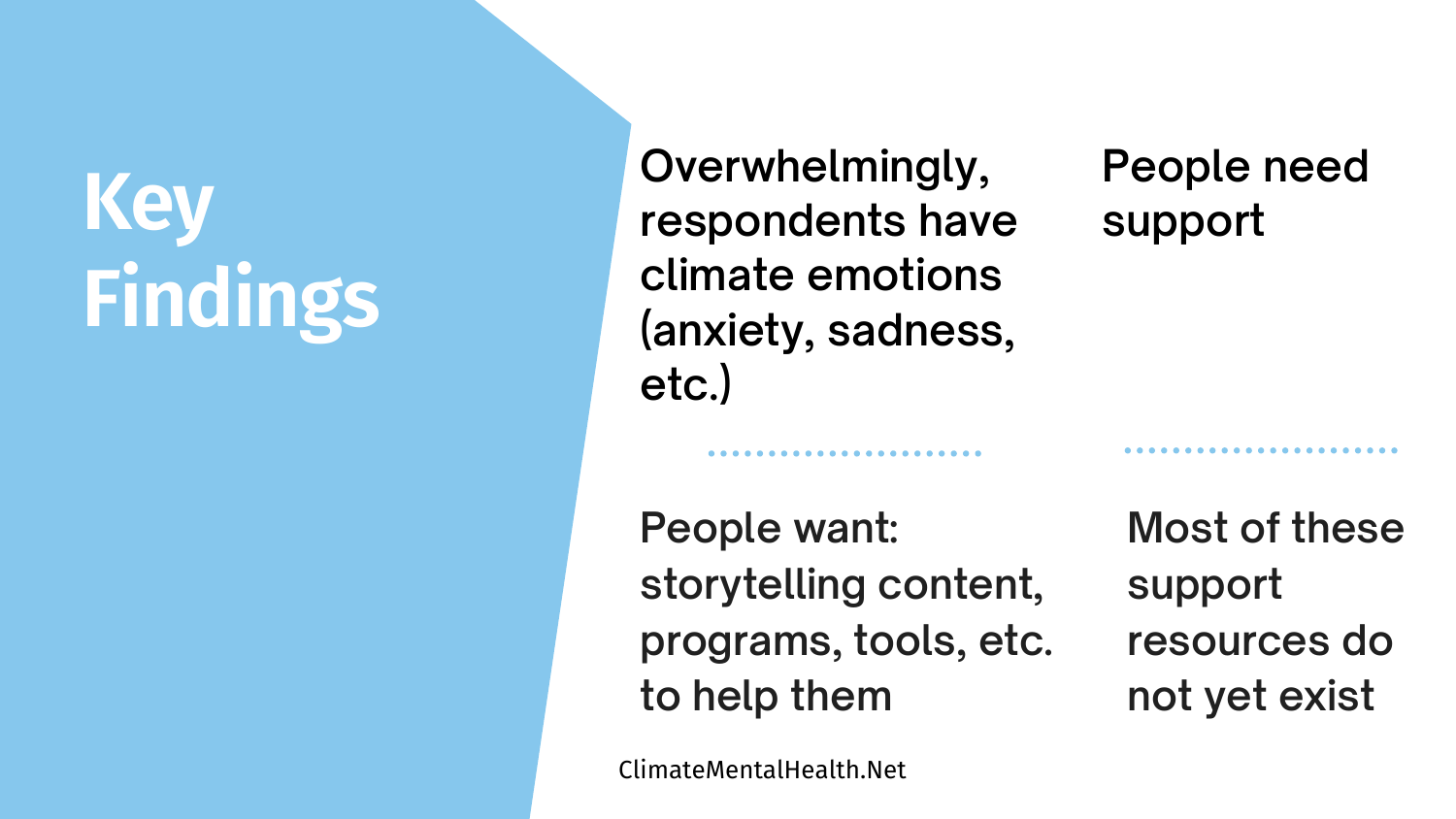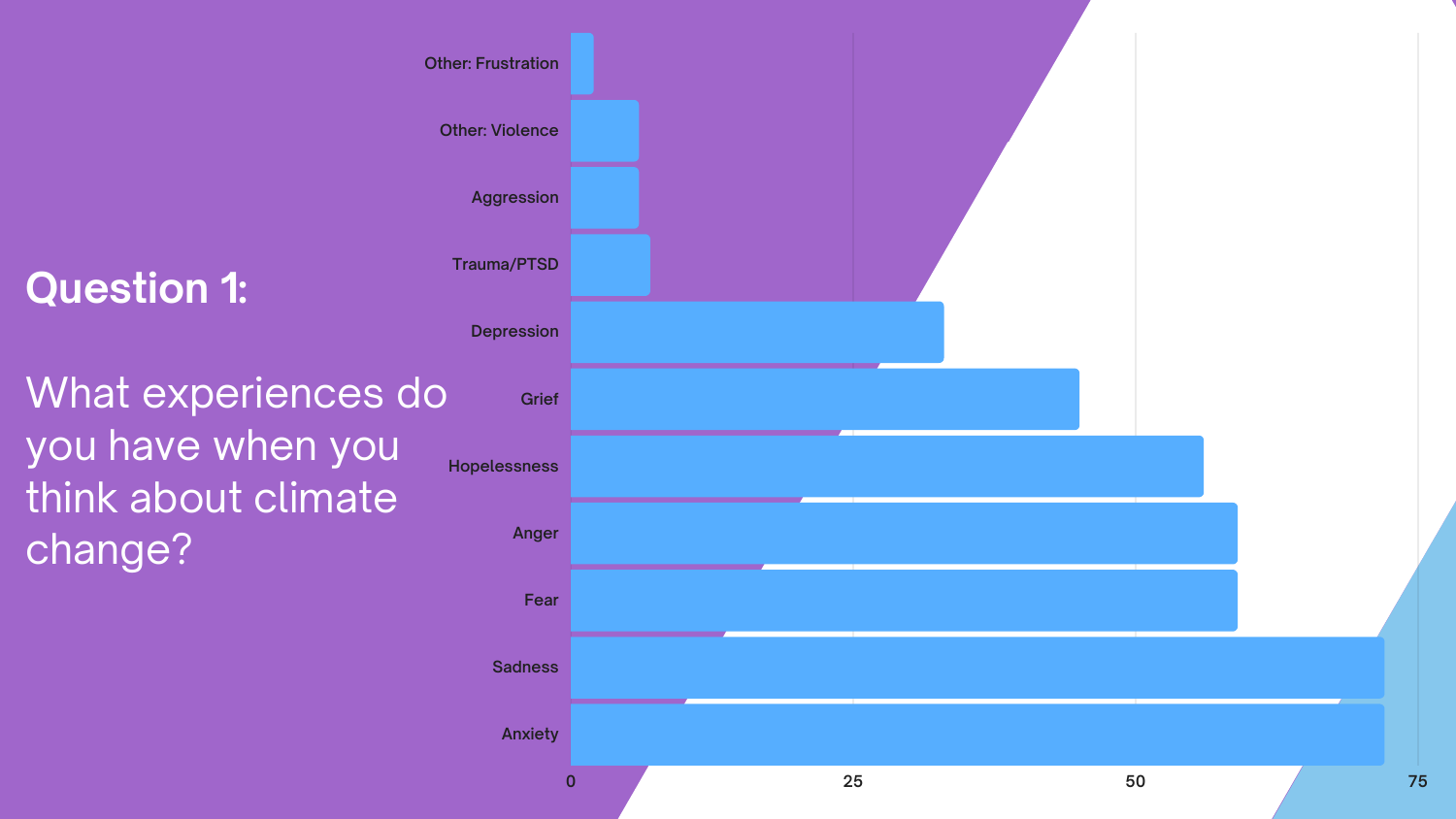



**100**

**75**

**0**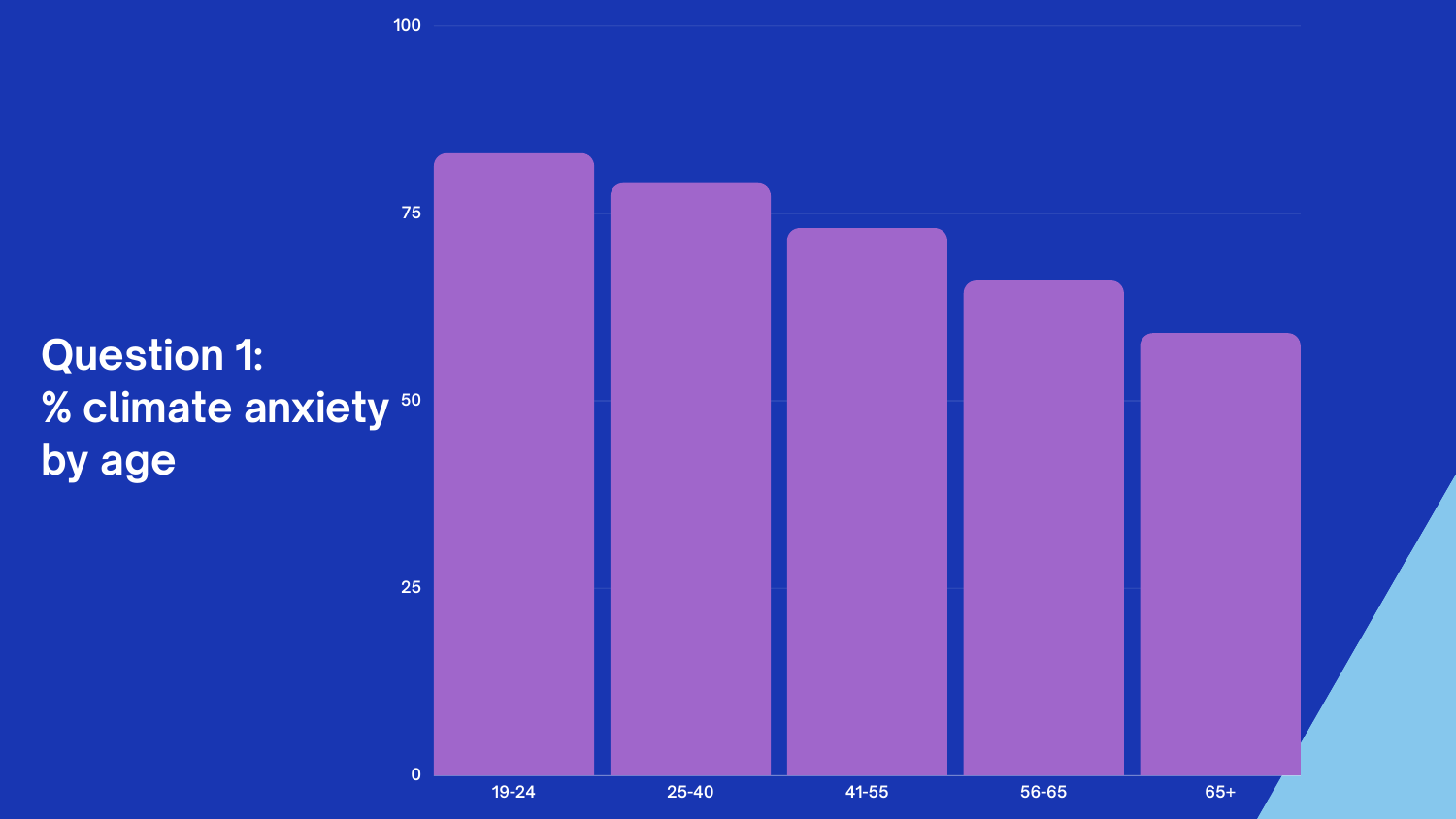### **Question 1: % climate sadness by age**



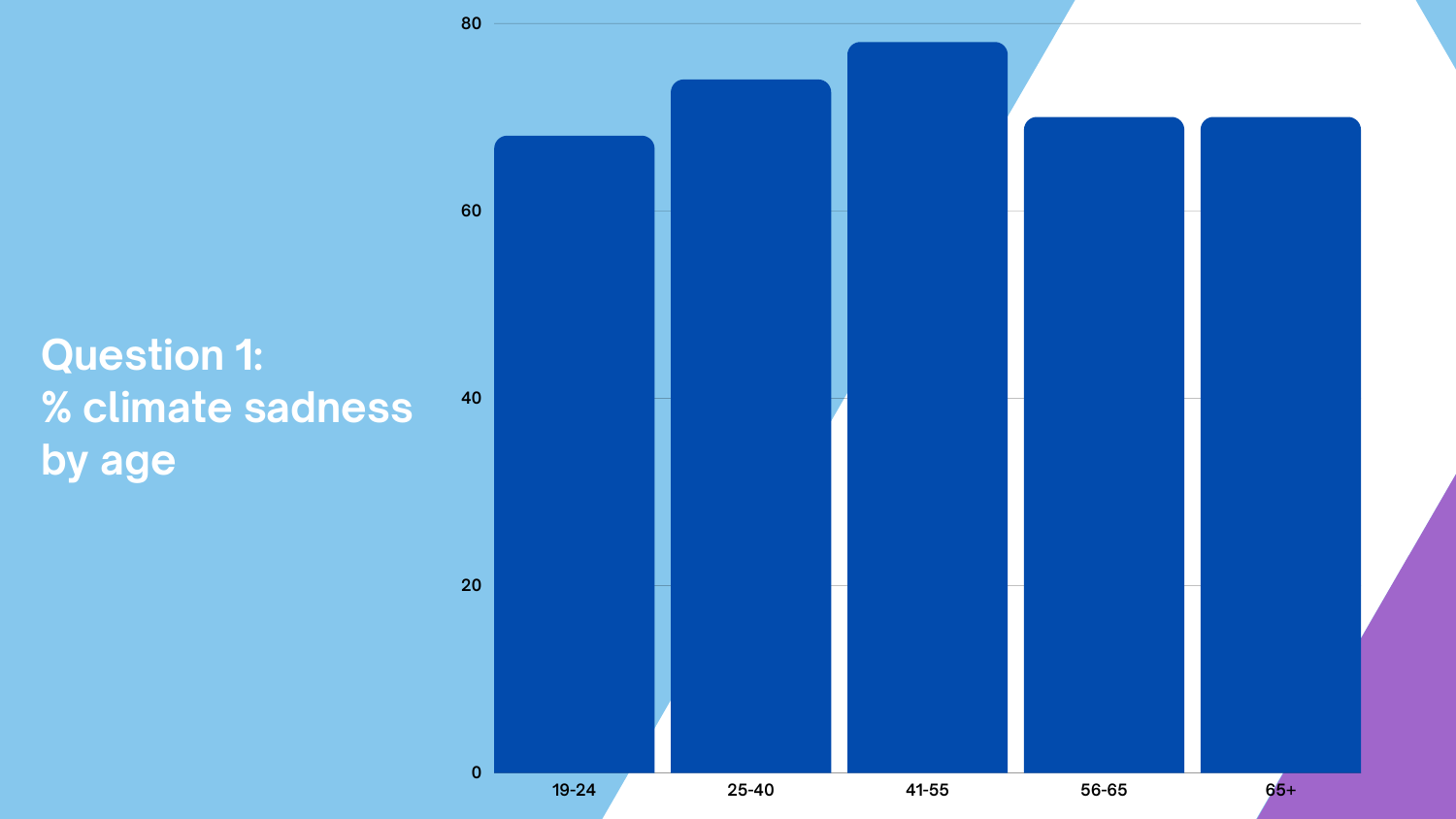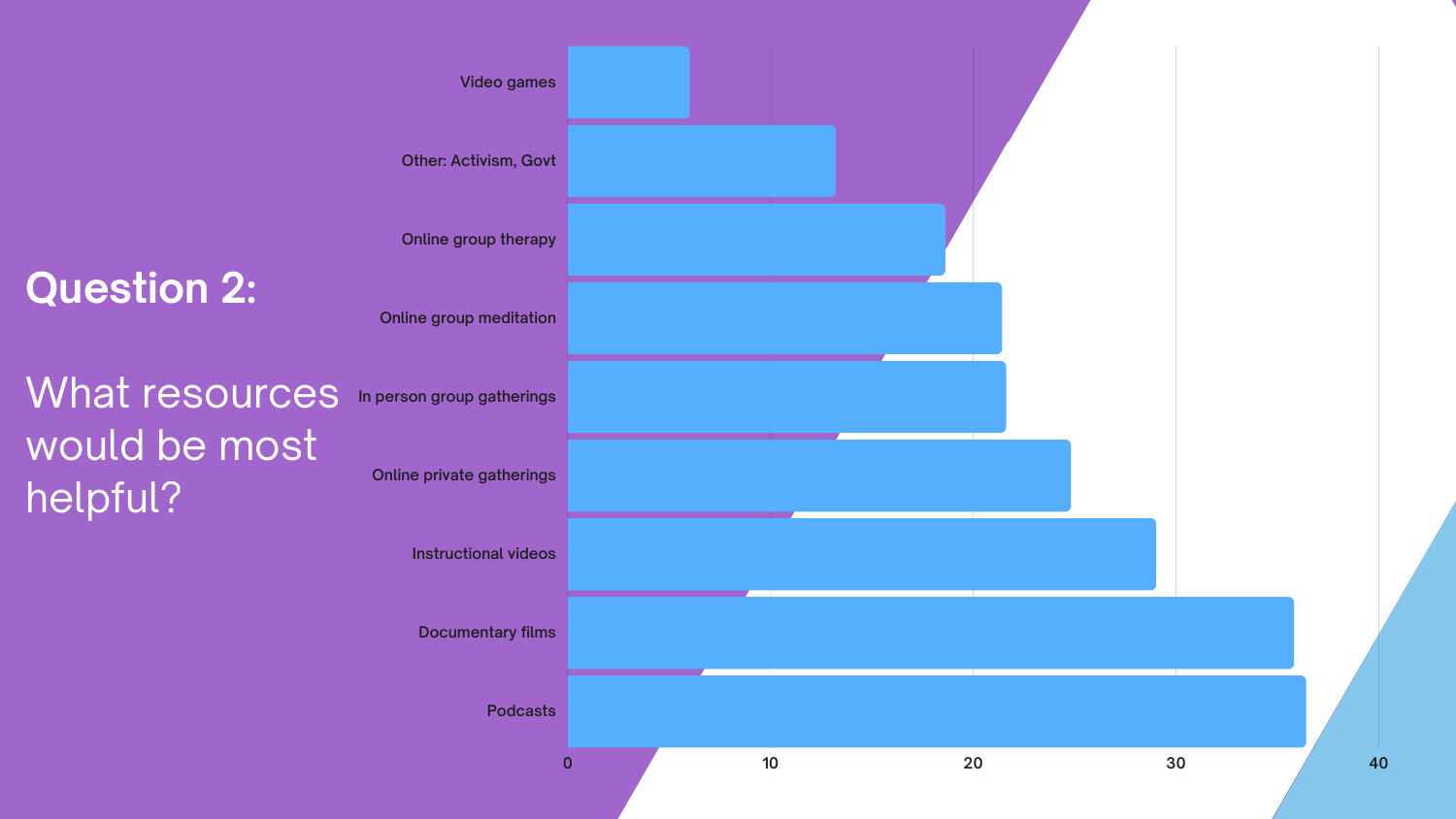

## **Resources people want to help with climate emotions** Top responses across all ages to Question #2 options

#### **Podcasts Documentary Films Short guided videos**

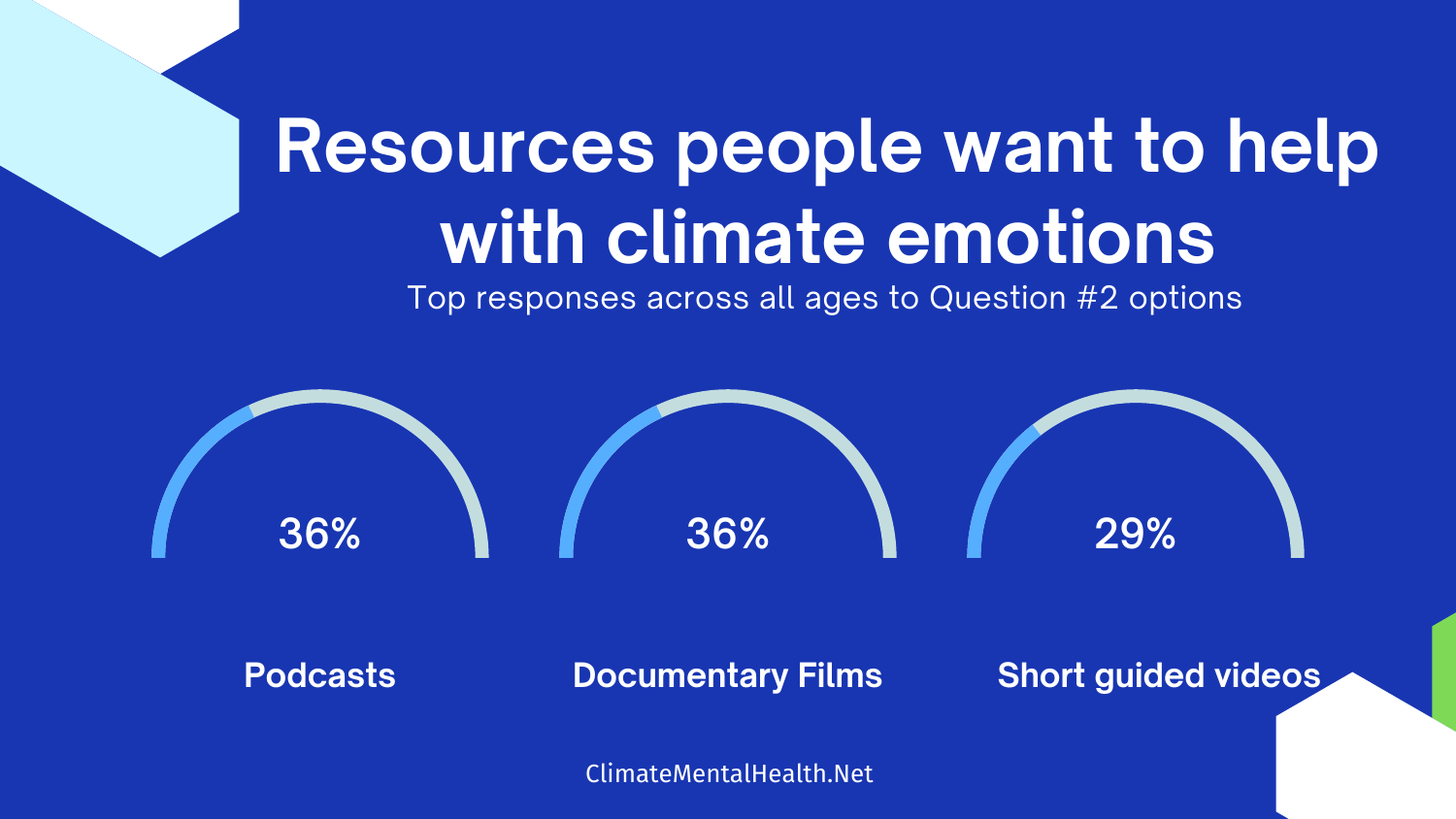

**Online private gatherings, led by a certified trainer**

**In person private gatherings, led by a certified trainer**

## **And, many people want to meet** Responses to group gatherings in Question 2

**Online group meditation sessions, led by a certified teacher**

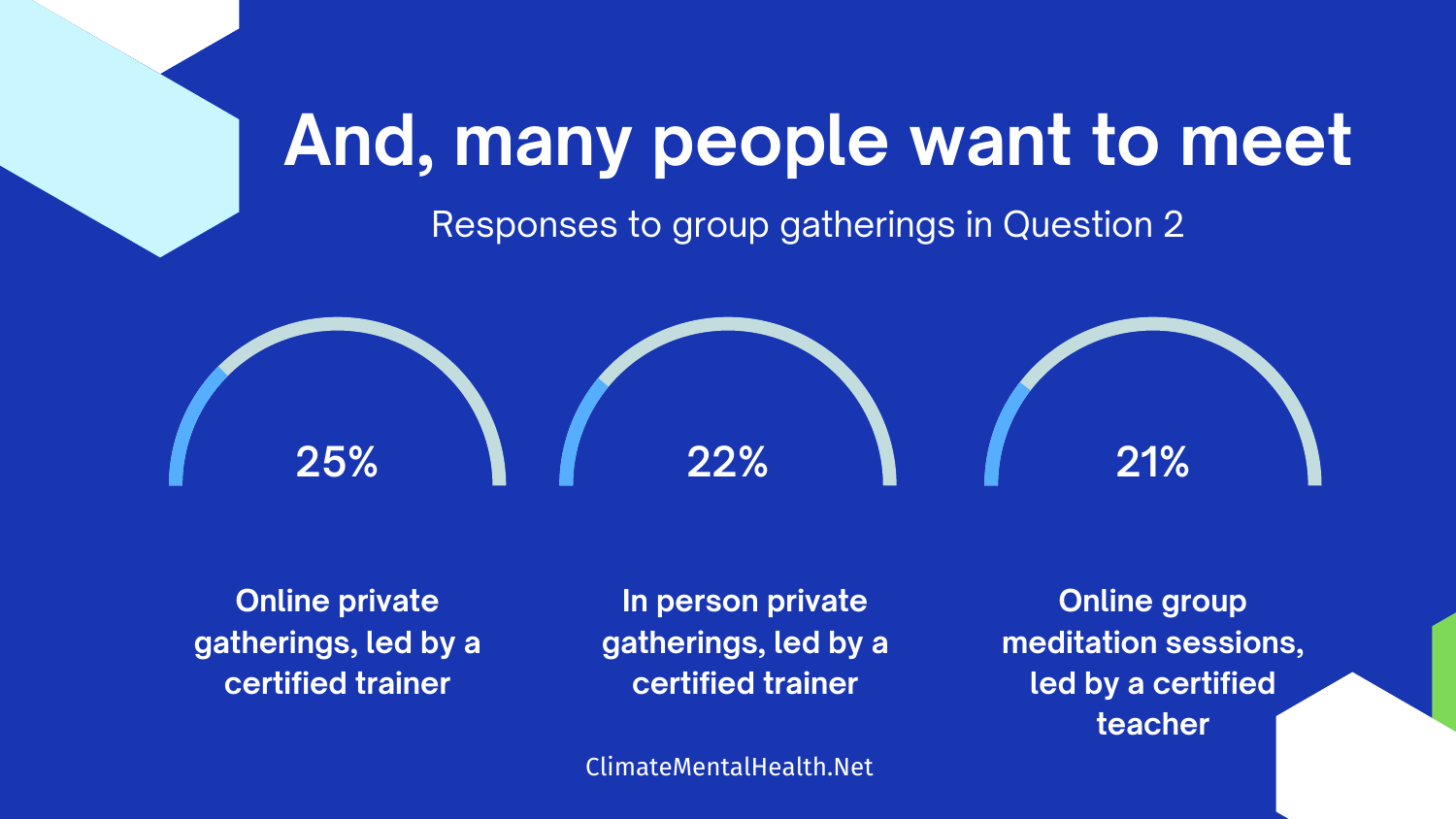# **Question 2:**

If you do have an emotional response to thinking about climate change, which of the following would be most helpful to you?

- **19-24: 50% podcasts**
- **25-40: 46% podcasts**
- **41-55: 38% podcasts**
- **56-65: 31% podcasts and**
	- **documentary films**
- **65+: 32% documentary films**

**Top Response by Age:**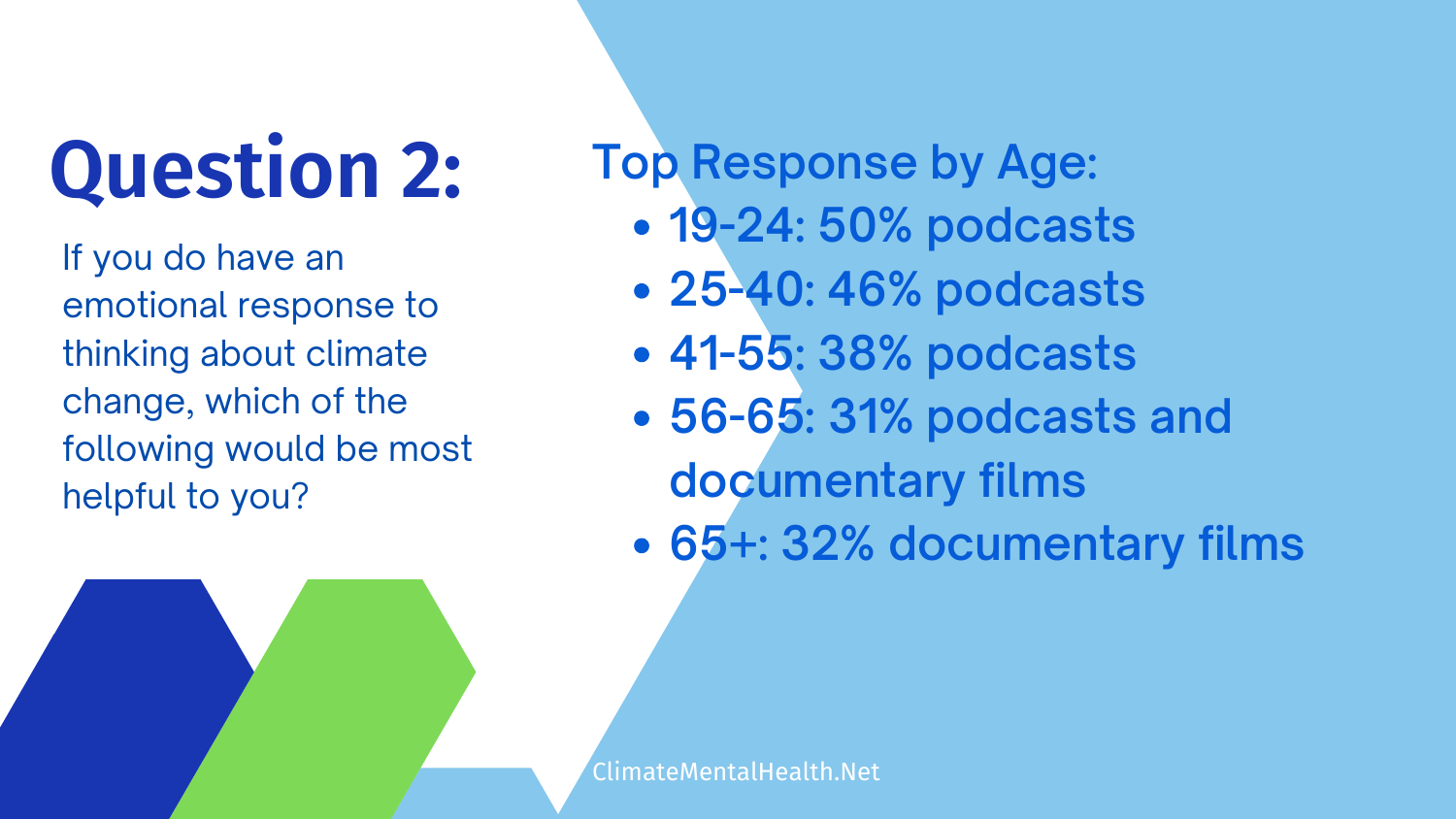# **Question 3:**

### How much are you willing to pay for such services?

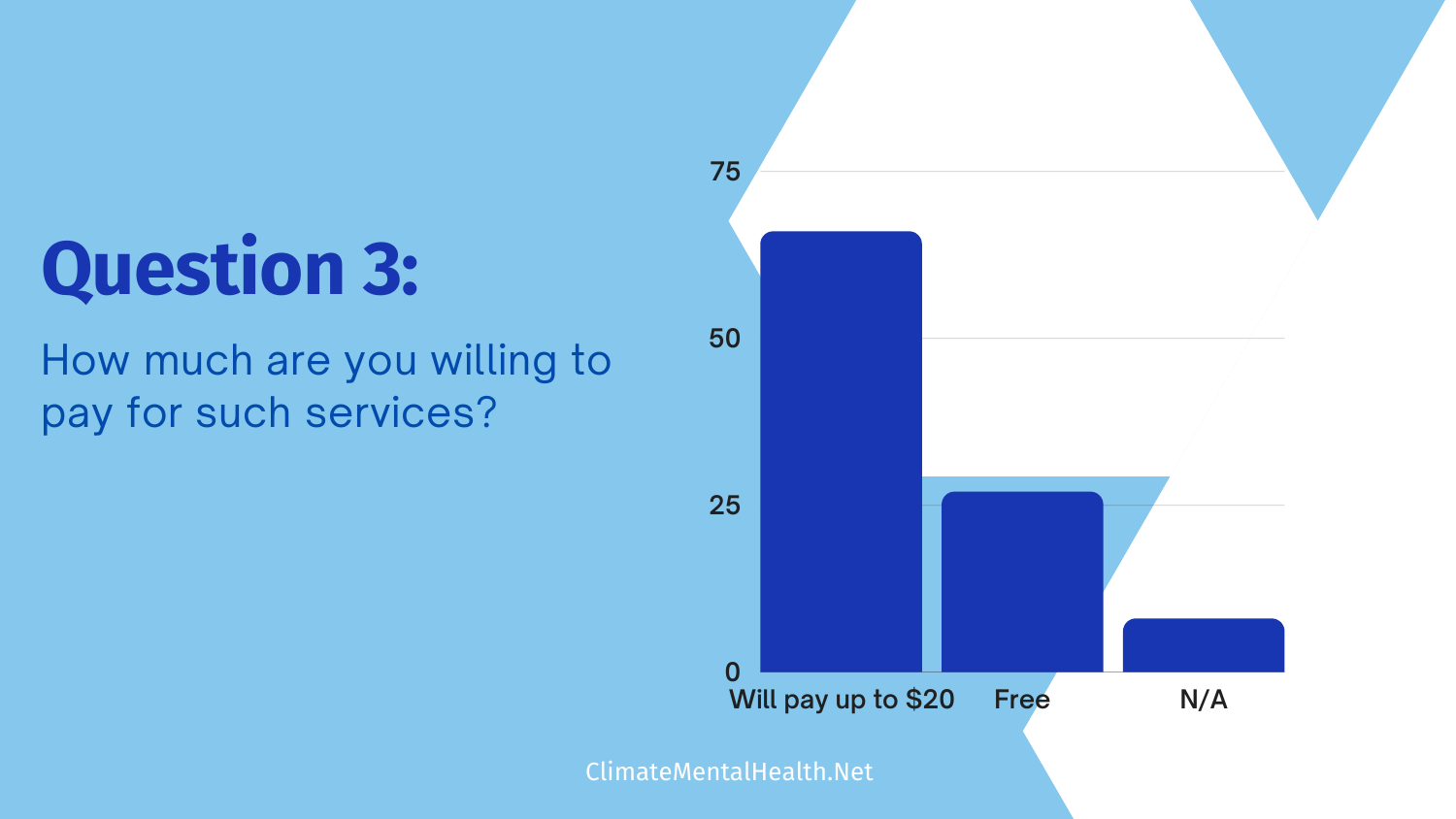## **Question 4:**

Media tools used by respondents, listed in order of most regular use.

**Streaming service YouTube Podcasts Instagram Online newspapers Facebook TED Talks • Radio Online meditation app Cable news TikTok Video games Online therapy app MeetUp**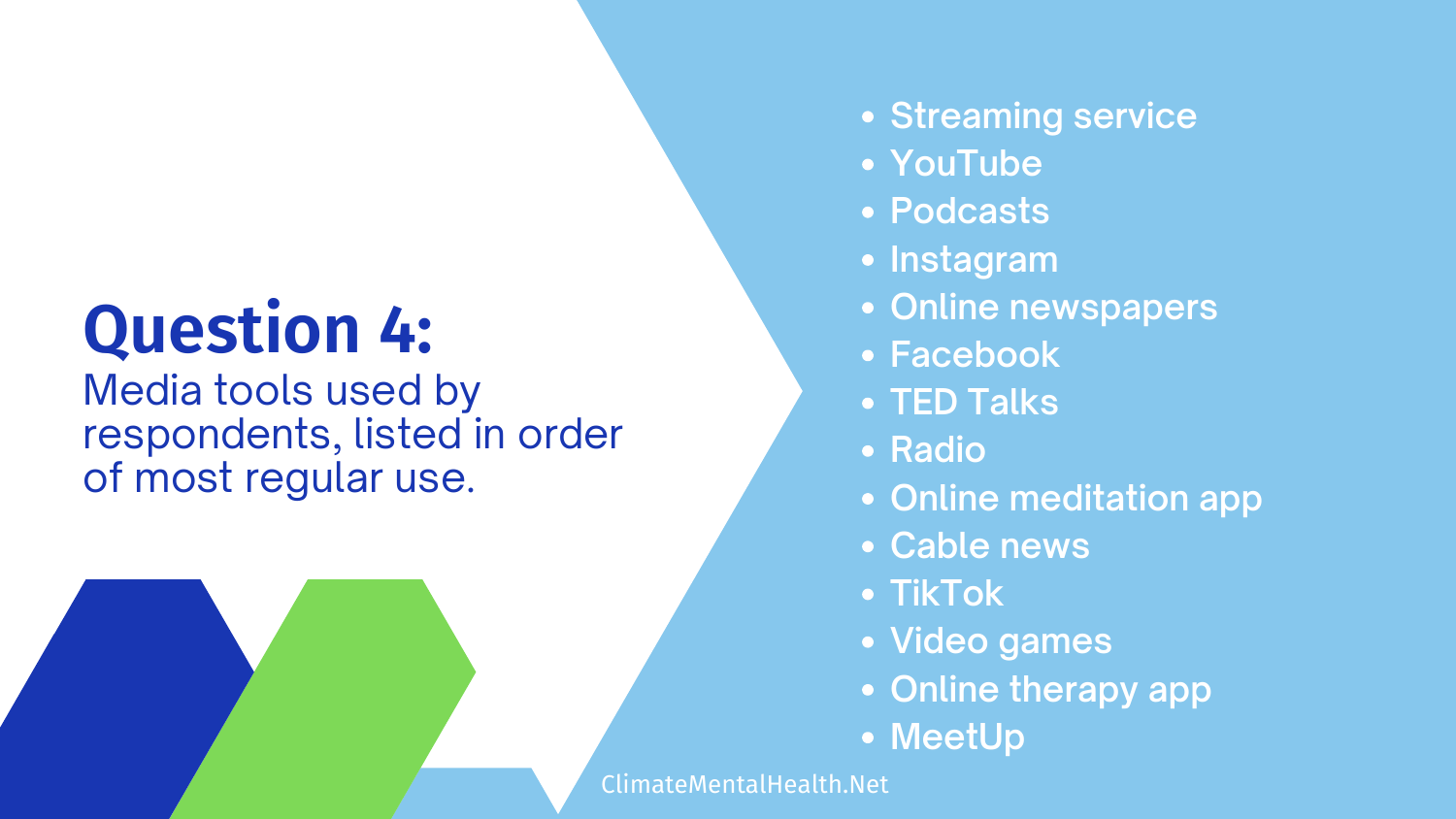

#### **Streaming service <b>CONTUBE Podcasts**

### **Top Responses to Question 4** Top responses across all ages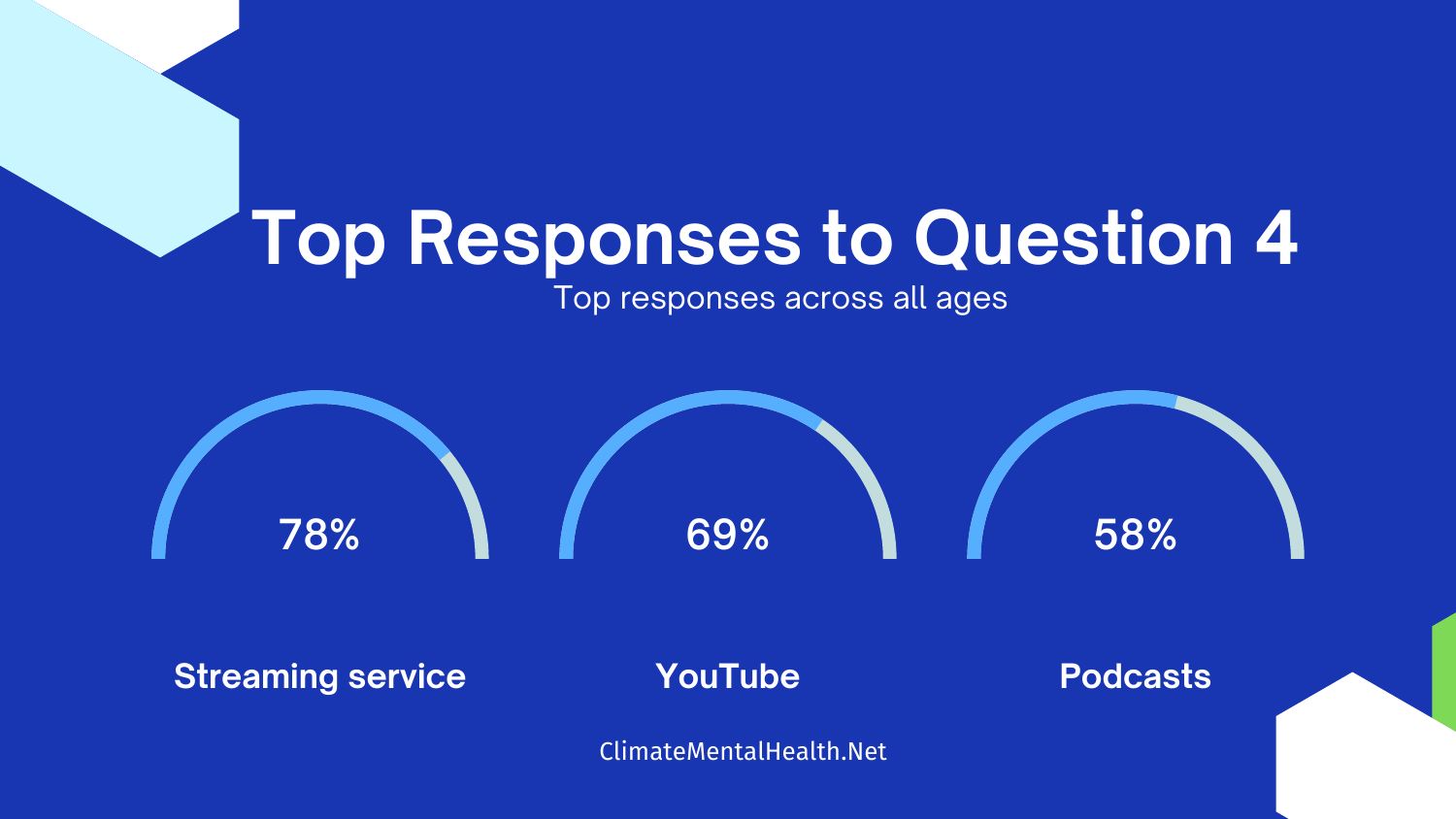## **Question 5: Zip code US states represented by respondents (blue)**

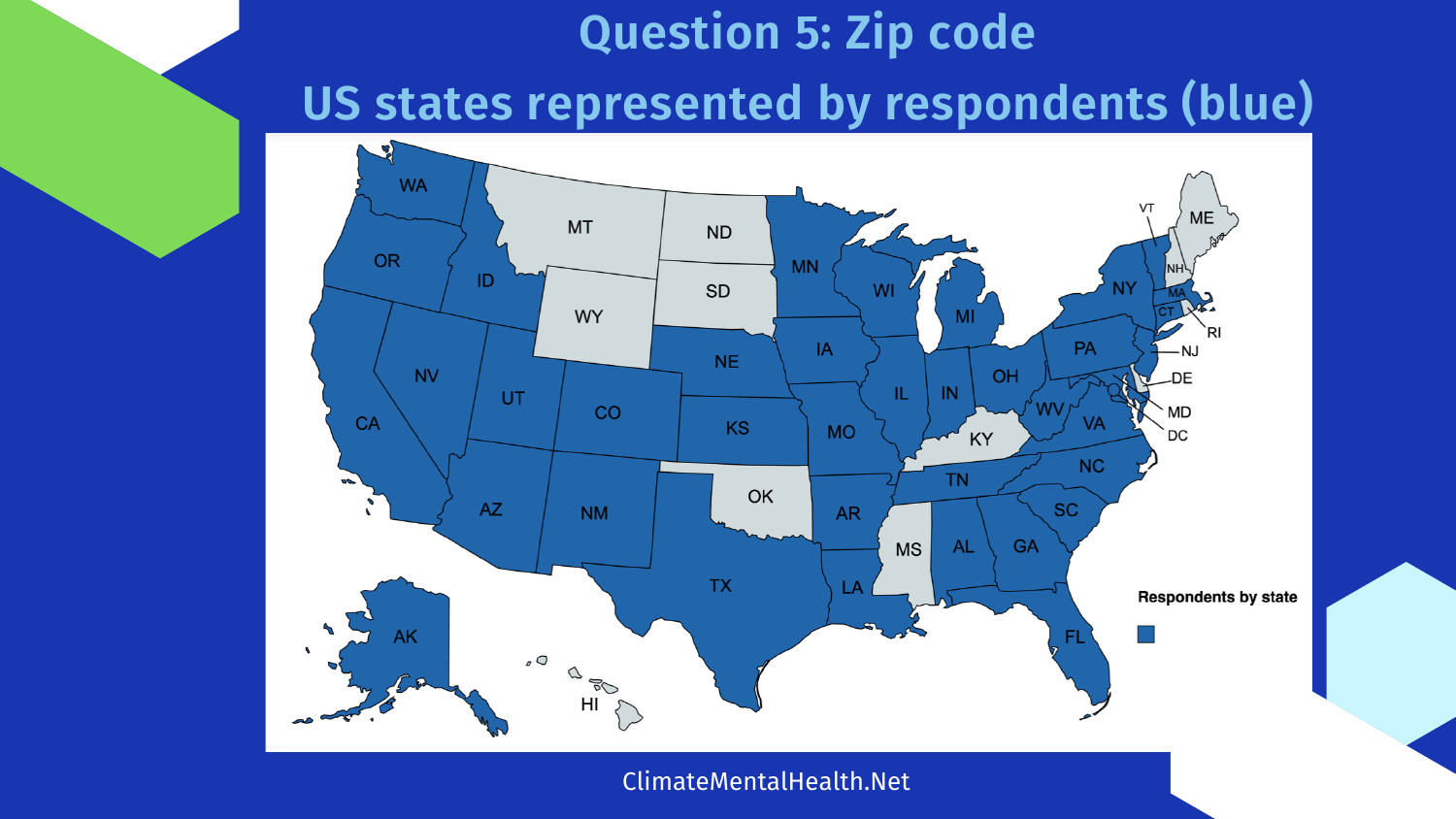**Question 6: Any other comments or questions?** Here are some of the 139 responses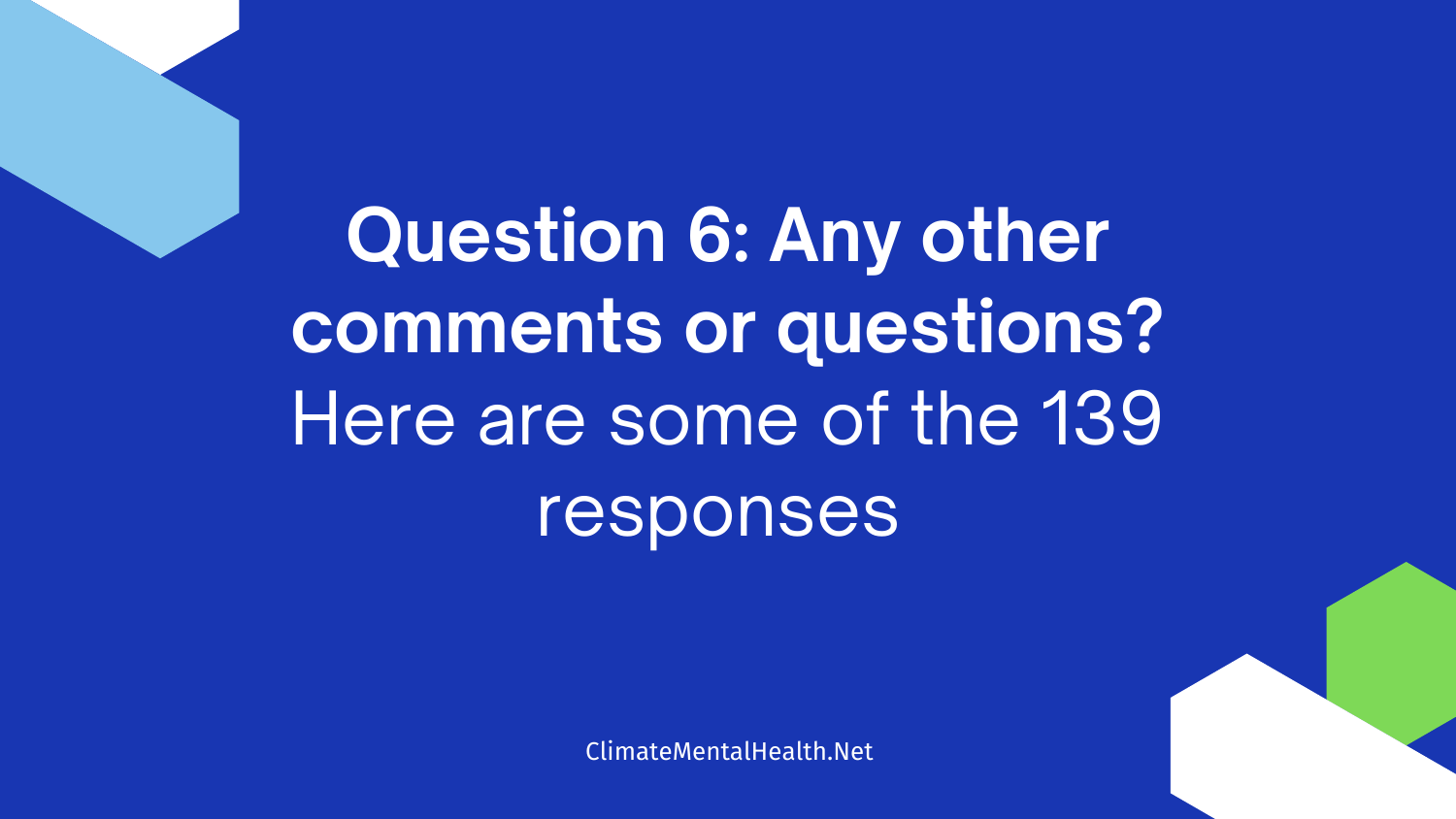**"I regularly spend time outside in nature, which helps lessen negative symptoms from thinking about climate instability. Learning about emergency preparedness also helps me feel more in control and lessens the negative feelings. " Age 25-40**

> **"I don't know what I need. Singing? To be held? This grief is bigger than anything else I've ever experienced. " Age 25-40**

**"I do feel alone with my emotions on climate change, but I know I'm not… I still don't know how to make it a productive social conversation topic. " Age 41-55**

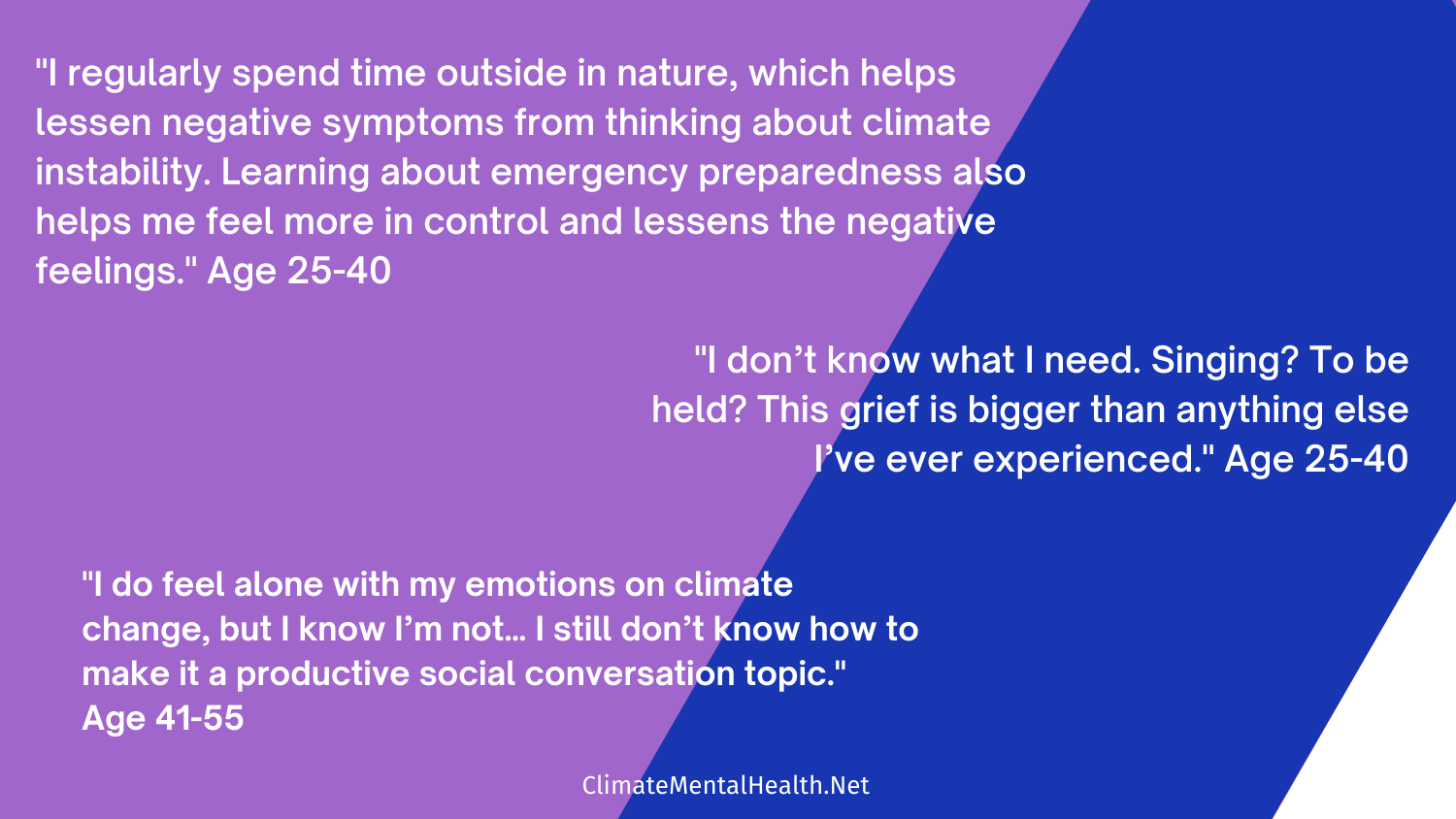**"I feel like somewhere in there solutions need to be taught so that we aren't just being taught by therapy or meditation to 'just live with it' but actually to feel empowered that we can use our voices and actions to do something. " Age 41-55**

**"I've been a sustainability professional for over 25 years, I'm**

# **burnt out and failing. " Age 41-55**

**"I'm interested in ways to link mental health to action to build better public opinion and policies. " Age 56-65**